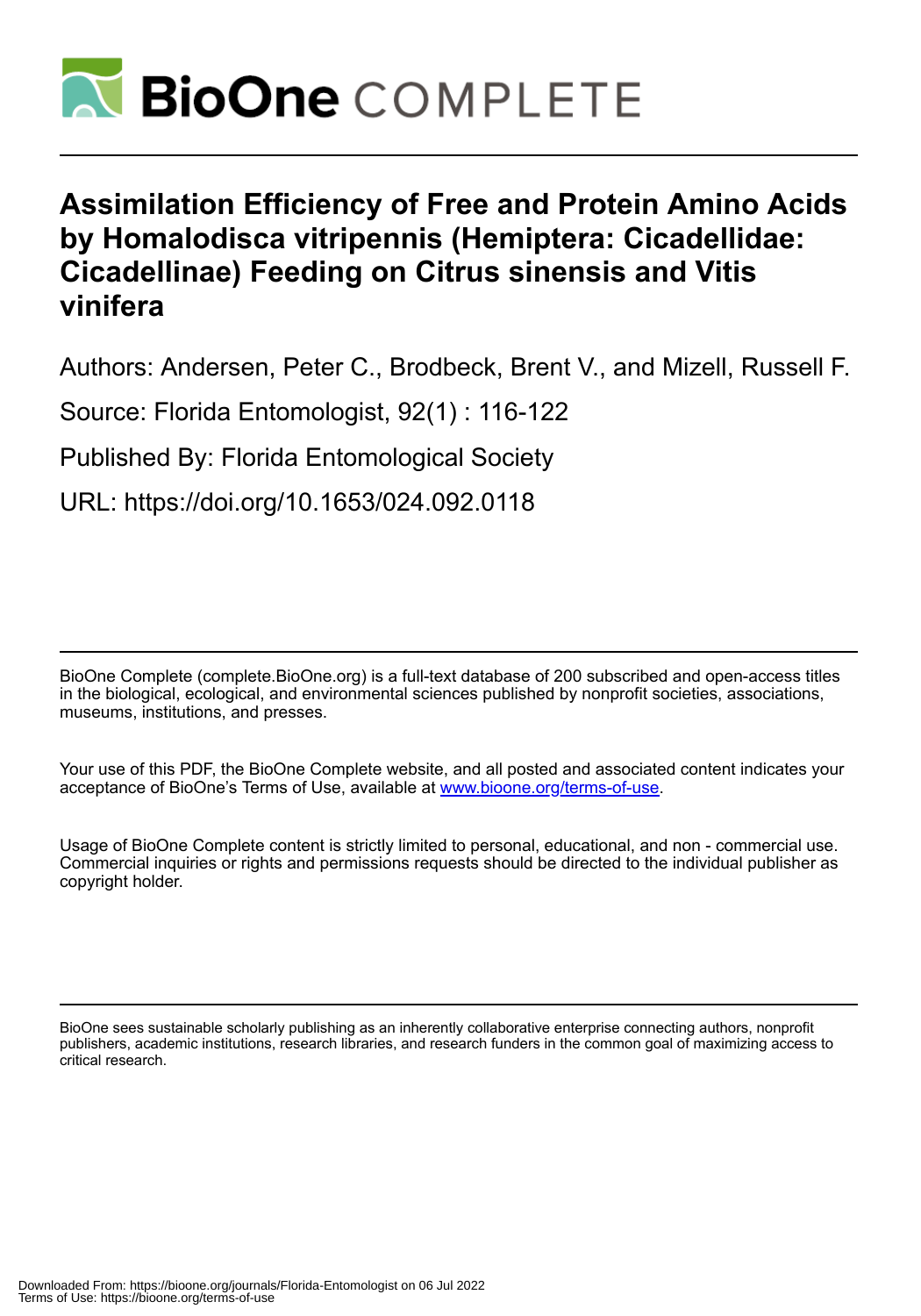# ASSIMILATION EFFICIENCY OF FREE AND PROTEIN AMINO ACIDS BY *HOMALODISCA VITRIPENNIS* (HEMIPTERA: CICADELLIDAE: CICADELLINAE) FEEDING ON *CITRUS SINENSIS* AND *VITIS VINIFERA*

# PETER C. ANDERSEN<sup>1</sup>, BRENT V. BRODBECK AND RUSSELL F. MIZELL, III University of Florida Institute of Food and Agricultural Sciences, North Florida Research and Education Center, 155 Research Rd., Quincy, FL 32351

#### ABSTRACT

The feeding of *Homalodisca vitripennis*, also known as the glassy-winged sharpshooter (GWSS), on *Citrus sinensis* cv. Navel and *Vitis vinifera* cv. Chardonnay was monitored in relation to free and protein bound amino acids in xylem fluid. Mean consumption rate of GWSS confined to feeding assemblies was significantly higher on Chardonnay  $(2.0 \text{ cm}^3/\text{d})$ than on Navel  $(0.4 \text{ cm}^3/\text{d})$ . The concentration of free amino acids in xylem fluid was substantially higher than amino acids in protein form for both host species. For Navel, the major amino acids were asparagine/aspartic acid and proline, which represented 75% of the free amino acids. Glutamine/glutamic acid accounted for 75% of the free amino acids in Chardonnay. To test whether GWSS feeding induced changes in xylem fluid chemistry, GWSS were caged on shoots of Navel and Chardonnay for 10 d, at which time feeding rate was determined and amino acids in xylem fluid and in insect excreta were quantified. There was no significant effect of prior feeding on GWSS feeding rate. For Navel, GWSS feeding induced a significant increase in serine, arginine, alanine, methionine, isoleucine, leucine and lysine in protein form; however, the concentrations of most protein amino acids in xylem fluid of Chardonnay were not significantly increased. The assimilation efficiency (AE) of total free amino acids exceeded 99%, whereas total amino acids in protein form were assimilated with 90 to 98% efficiency. The AE was significantly increased for GWSS feeding on GWSS-caged shoots compared to that of control shoots.

Key Words: amino acids, *Citrus sinensis*, glassy-winged sharpshooter, *Homalodisca vitripennis*, proteins, *Vitis vinifera*, xylem fluid

#### RESUMEN

Se realizo un monitoreo de la alimentación de *Homalodisca vitripennis*, también conocido como el salta hojas (Cicadellidae) de alas vidriosas (GWSS), sobre *Citrus sinensis* cv. Navel y *Vitis vinifera* cv. Chardonnay, en su relación a los aminoácidos libres y ligados por proteínas en fluido de xilema. El promedio de la tasa del consumo de GWSS confinadas por sus patrones de alimentación fue significativamente más alto en Chardonnay (2.0 cm<sup>3</sup>/d) que en  $\rm Navel$  (0.4 cm $^3\!/\rm d$ ). La concentración de los aminoácidos libres en el fluido de xilema fue substancialmente más alta que los aminoácidos en la forma de proteína para las dos especies de hospederos. Para la Navel, los aminoácidos principales fueron acido asparragina/aspártico y prolina, que representaron 75% de los aminoácidos libres. El acido glutamina/glutamico conto de 75% de los aminoacidos libres en Chardonnay. Para probar si la alimentación por las GWSS indujo cambios en la química del fluido de xilema, las GWSS fueron enjauladas sobre brotes de Navel y Chardonnay por 10 días, durante la cual la tasa de alimentación fue determinada y los aminoácidos en el fluido de xilema y en el excremento de los insectos fueron cuantificados. No hubo un efecto significativo de la alimentación hecha previamente sobre la tasa de alimentación de GWSS. Para Navel, la alimentación de GWSS indujeron un aumento significativo en serina, arginina, alanina, metionina, isoleucina, leucina y lisina en forma de proteína; sin embargo, las concentraciones de la mayoría de los aminoácidos de los proteínas en el fluido de xilema de Chardonnay no se aumentaron significativamente. La eficiencia de asimilación (EA) de los aminoácidos libres totales fue en exceso de 99%, mientras que los aminoácidos totales en la forma de proteína fueron asimiladas con una eficiencia de 90 a 98%. La EA fue aumentada significativamente para la alimentación de GWSS sobre brotes en las jaulas con GWSS en comparación con los brotes de control.

The glassy-winged sharpshooter (GWSS), *Homalodisca vitripennis,* is endemic to the southeastern United States and northeastern Mexico (Turner & Pollard 1959; Redak et al. 2004; Takiya et al. 2006). The GWSS may feed on the xylem

fluid from hundreds of plant species from 37 families (Turner & Pollard 1959; Redak et al. 2004). It is an important vector of many diseases caused by *Xylella fastidiosa* (Wells et al. 1987), including Pierce's disease of grapevine, phony peach dis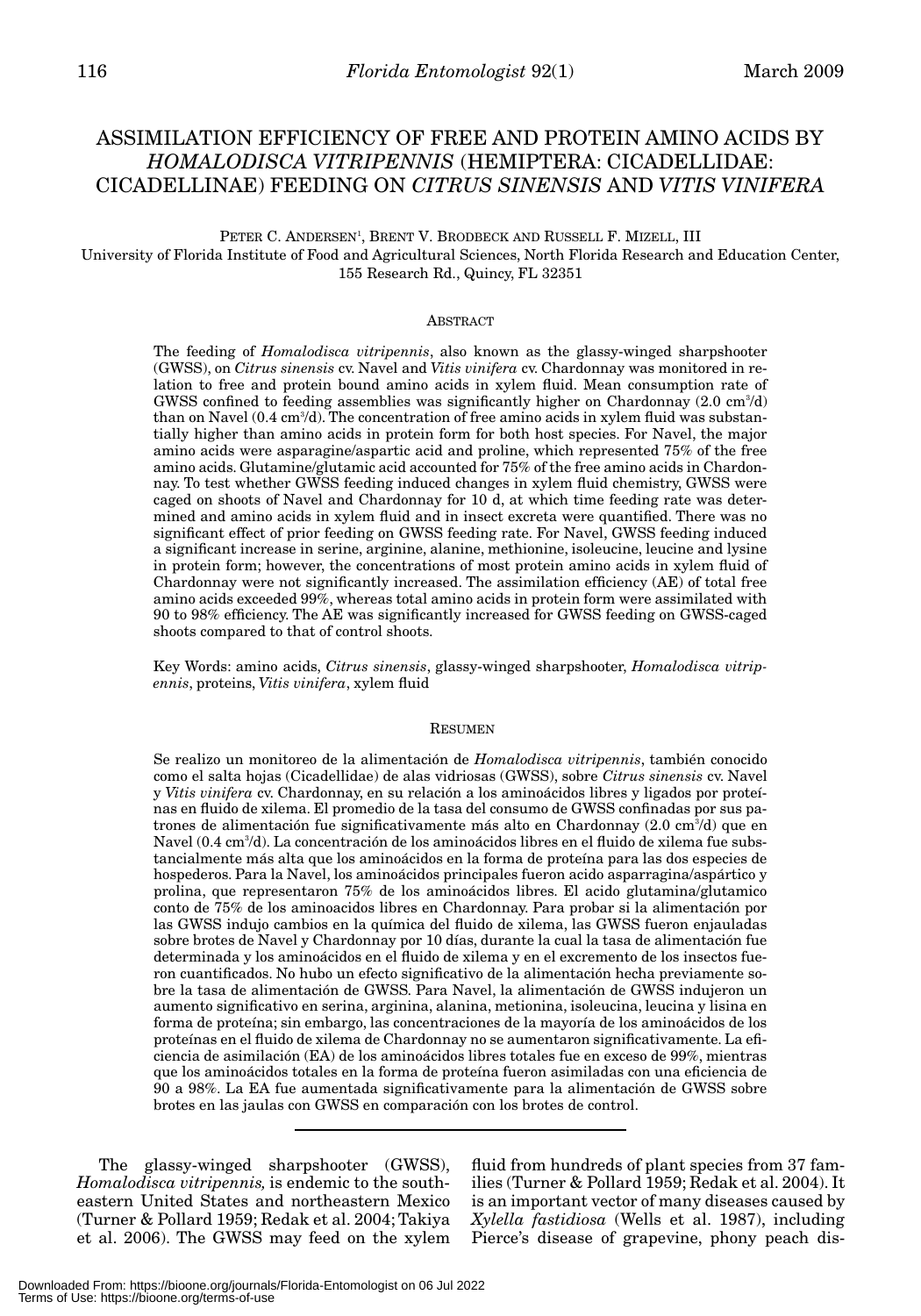ease, plum leaf scald, and citrus variegated chlorosis (Hopkins & Purcell 2002). The GWSS was first detected in California in 1989 (Sorensen & Gill 1996). Pierce's disease precludes the culture of *Vitis vinifera* in the southeastern US and is threatening the 33 billion dollar grape industry in California *(www.wine institute.org*).

The determinant of host plant selection and the performance of polyphagous insects is often organic nitrogen (Slansky & Feeny 1977; Mattson 1980; Slansky & Scriber 1985). Nitrogen form may be more important than total nitrogen (Taylor & Medici 1966; Brodbeck & Strong 1987). Polyphagy may be more critical to the success of GWSS and other xylem feeders than insects of other feeding guilds because xylem fluid contains the lowest concentration of nutrients and organic carbon of any plant tissue (Raven 1983; Andersen & Brodbeck 1989; Andersen et al. 1989, 1992). Xylem fluid is 95 to 99% water and total osmolality is usually 10 to 20 mM (Andersen & Brodbeck 1989, Andersen et al. 1989, 1995). The primary organic compounds in xylem fluid are amino acids, organic acids, and sugars; inorganic ions account for most of the remaining solutes (Andersen & Brodbeck 1989; Andersen et al. 1989, 1992, 1995). The concentrations of secondary compounds in xylem fluid are exceedingly low (Raven 1983), although proteins occur in low concentration (Biles et al. 1989; Biles & Abeles 1991; Buhtz et al. 2004).

Physiological and behavioral adaptations of GWSS that allow subsistence on xylem fluid include (1) an extremely high assimilation efficiency (AE) (>99%) of organic compounds in monomeric form; (2) extremely high feeding rates (10 to 100 times body weight per hour); (3) conservation of organic carbon by ammonotelism, and; (4) host plant switching to obtain an appropriate mix of nutrients (Andersen et al. 1989, 1992; Brodbeck et al. 1990, 1993). In xylem fluid of *V. vinifera* Chardonnay, the predominant amino acid is glutamine (Andersen et al. 2005), whereas asparagine and proline predominate in orange (*Citrus sinensis* L.) xylem fluid (Bi et al. 2005). Wu et al. (2006) isolated the bacterial symbionts *Baumannia cicadellinicola* and *Sulcia muelleri* from GWSS and suggested that they function to synthesize vitamins and essential amino acids, respectively. The abundance (Brodbeck et al. 1990; Andersen et al. 2005) and consumption rate (Andersen et al. 1992, 2005; Brodbeck et al. 1993) of adult GWSS have been correlated with the concentration of the amides in xylem fluid. It is unknown how GWSS utilizes host plant proteins. Bi et al. (2005), studying GWSS feeding on orange

TABLE 1. TOTAL PROTEIN AND FREE AMINO ACIDS IN XYLEM FLUID OF *CITRUS SINENSIS* CV. NAVEL FOR GLASSY-WINGED SHARPSHOOTER (GWSS)-CAGED AND CONTROL SHOOTS. VALUES PRESENTED ARE MEANS ± 1 STANDARD ER-ROR,  $N = 4$ .

|                | Concentration $(\mu M)$ |                |                     |                |                  |                |
|----------------|-------------------------|----------------|---------------------|----------------|------------------|----------------|
|                | Total Amino Acids       |                | Protein Amino Acids |                | Free Amino Acids |                |
|                | GWSS                    | Control        | GWSS                | Control        | <b>GWSS</b>      | Control        |
| <b>ASP/ASN</b> | $1278 \pm 123$          | $1847 \pm 213$ | $351 \pm 39$        | $394 \pm 44$   | $928 \pm 89$     | $1453 \pm 203$ |
| <b>GLU/GLN</b> | $309 \pm 26$            | $380 \pm 43$   | $214 \pm 18$        | $196 \pm 32$   | $95 \pm 12$      | $184 \pm 33$   |
| SER            | $211 \pm 25$            | $212 \pm 36$   | $54 \pm 2^*$        | $15 \pm 9$     | $157 \pm 27$     | $197 \pm 34$   |
| <b>GLY</b>     | $173 \pm 11$            | $152 \pm 34$   | $144 \pm 6$         | $104 \pm 20$   | $30 \pm 5$       | $48 \pm 15$    |
| <b>HIS</b>     | $30 \pm 2$              | $23 \pm 5$     | $16 \pm 3$          | $10 \pm 2$     | $14 \pm 4$       | $13 \pm 5$     |
| $\rm{ARG}$     | $250 \pm 60$            | $165 \pm 66$   | $54 \pm 7^*$        | $31 \pm 5$     | $196 \pm 56$     | $134 \pm 64$   |
| <b>THR</b>     | $68 \pm 6$              | $63 \pm 12$    | $47 \pm 3$          | $32 \pm 9$     | $20 \pm 2$       | $31 \pm 7$     |
| ALA            | $146 \pm 10$            | $112 \pm 20$   | $101 \pm 2^*$       | $69 \pm 10$    | $46 \pm 10$      | $43 \pm 11$    |
| <b>PRO</b>     | $1118 \pm 231$          | $1173 \pm 138$ | $122 \pm 7$         | $167 \pm 35$   | $995 \pm 225$    | $1006 \pm 152$ |
| TYR            | $25 \pm 4$              | $13 \pm 5$     | $11 \pm 4$          | $2 \pm 3$      | $13 \pm 3$       | $11 \pm 3$     |
| VAL            | $89 \pm 6$              | $87 \pm 15$    | $62 \pm 6$          | $47 \pm 10$    | $28 \pm 4$       | $41 \pm 8$     |
| <b>MET</b>     | $8 \pm 1$               | $4 \pm 1$      | $2 \pm 1$ *         | $0 \pm 0$      | $6 \pm 1$        | $5 \pm 1$      |
| CYS            | $1 \pm 0$               | $0 \pm 0$      | $1 \pm 0$           | $0 \pm 0$      | $0 \pm 0$        | $0 \pm 0$      |
| ILE            | $60 \pm 3$              | $50 \pm 8$     | $50 \pm 2^*$        | $35 \pm 5$     | $10 \pm 1$       | $15 \pm 4$     |
| LEU            | $97 \pm 6$              | $70 \pm 12$    | $84 \pm 4^*$        | $57 \pm 9$     | $13 \pm 2$       | $13 \pm 4$     |
| PHE            | $65 \pm 7$              | $48 \pm 12$    | $53 \pm 5$          | $38 \pm 11$    | $12 \pm 2$       | $10 \pm 1$     |
| LYS            | $83 \pm 8$              | $55 \pm 10$    | $56 \pm 5^*$        | $33 \pm 5$     | $27 \pm 7$       | $22 \pm 7$     |
| Total          | $4007 \pm 507$          | $4453 \pm 439$ | $1420 \pm 87$       | $1228 \pm 131$ | $2587 \pm 432$   | $3225 \pm 383$ |

\*Signifies that GWSS shoots are significantly different from controls, *t*-test, 95% level. ND = not detectable.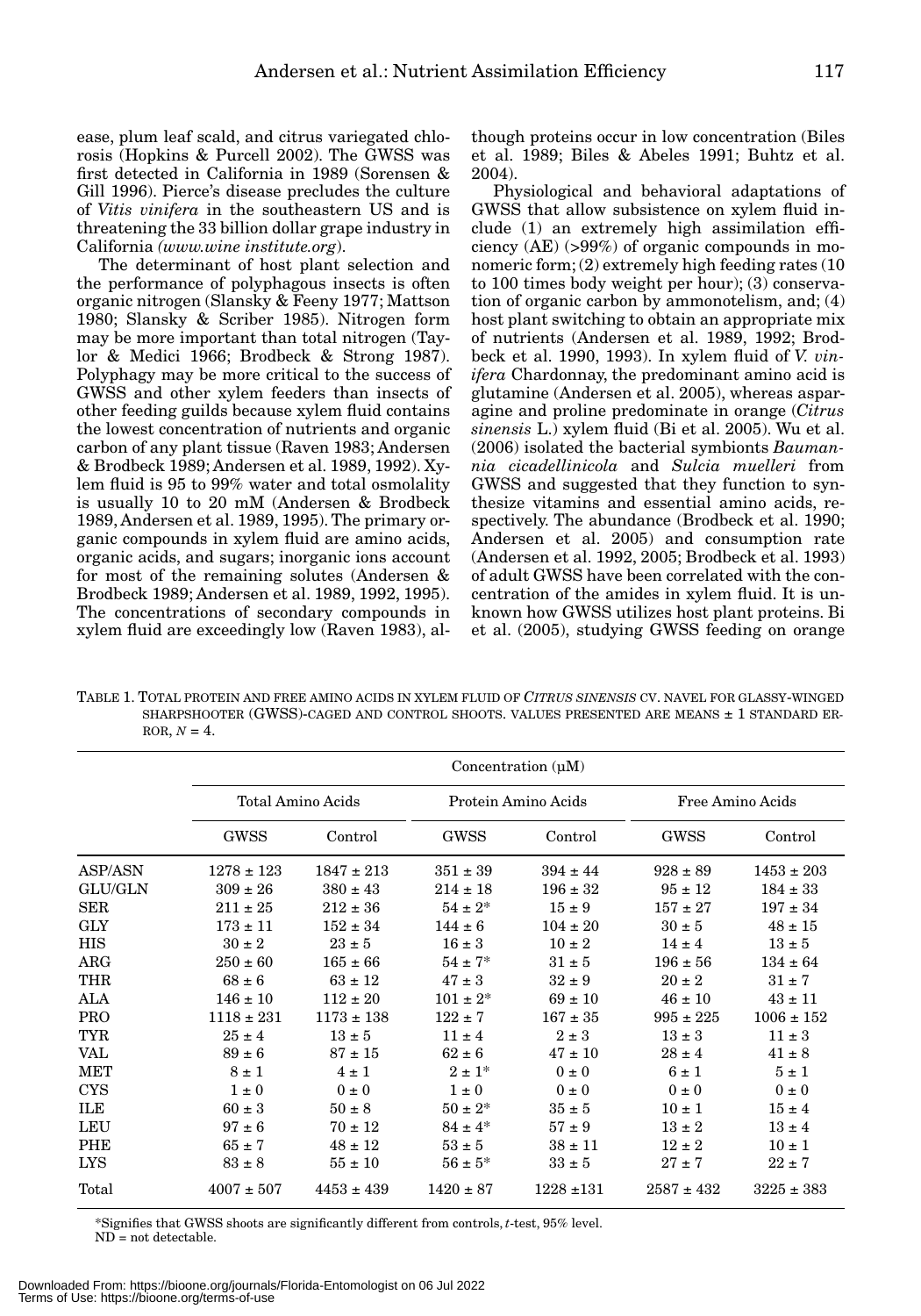TABLE 2. TOTAL PROTEIN AND FREE AMINO ACIDS IN XYLEM FLUID OF *VITIS VINIFERA* CV. CHARDONNAY FOR GLASSY-WINGED SHARPSHOOTER (GWSS)-CAGED AND CONTROL SHOOTS. VALUES PRESENTED ARE MEANS ± 1 STAN-DARD ERROR,  $N = 4$ .

|                | Concentration $(uM)$ |                |                     |               |                  |                |
|----------------|----------------------|----------------|---------------------|---------------|------------------|----------------|
|                | Total Amino Acids    |                | Protein Amino Acids |               | Free Amino Acids |                |
|                | GWSS                 | Control        | GWSS                | Control       | GWSS             | Control        |
| ASP/ASN        | $99 \pm 15$          | $97 \pm 29$    | $47 \pm 10$         | $36 \pm 9$    | $52 \pm 6$       | $61 \pm 21$    |
| <b>GLU/GLN</b> | $1089 \pm 158$       | $1356 \pm 575$ | $244 \pm 42$        | $272 \pm 135$ | $846 \pm 117$    | $1084 \pm 441$ |
| <b>SER</b>     | $48 \pm 9$           | $37 \pm 10$    | $28 \pm 6$          | $15 \pm 1$    | $20 \pm 3$       | $22 \pm 10$    |
| <b>GLY</b>     | $52 \pm 14$          | $31 \pm 5$     | $30 \pm 8^*$        | $10 \pm 4$    | $22 \pm 5$       | $21 \pm 10$    |
| <b>HIS</b>     | $12 \pm 2$           | $13 \pm 5$     | $2 \pm 0$           | $1 \pm 0$     | $10 \pm 2$       | $12 \pm 5$     |
| ARG            | $96 \pm 15$          | $99 \pm 14$    | $8 \pm 3$           | $1 \pm 0$     | $88 \pm 17$      | $97 \pm 14$    |
| THR            | $30 \pm 7$           | $19 \pm 7$     | $13 \pm 6$          | $3 \pm 2$     | $17 \pm 2$       | $16 \pm 7$     |
| ALA            | $39 \pm 7$           | $25 \pm 5$     | $18 \pm 6$          | $8 \pm 2$     | $21 \pm 3$       | $17 \pm 3$     |
| <b>PRO</b>     | $29 \pm 6$           | $25 \pm 8$     | $12 \pm 6$          | $6 \pm 4$     | $17 \pm 3$       | $18 \pm 5$     |
| <b>TYR</b>     | $14 \pm 3$           | $9 \pm 2$      | $6 \pm 2^*$         | $2 \pm 0$     | $8 \pm 2$        | $7 \pm 2$      |
| <b>VAL</b>     | $30 \pm 6$           | $27 \pm 10$    | $11 \pm 4$          | $3 \pm 2$     | $20 \pm 3$       | $24 \pm 11$    |
| <b>MET</b>     | $4 \pm 1$            | $3 \pm 2$      | $0\pm 0$            | $0 \pm 0$     | $4\pm0$          | $5 \pm 2$      |
| CYS            | $0 \pm 0$            | $0 \pm 0$      | $0 \pm 0$           | $0 \pm 0$     | $0 \pm 0$        | $1 \pm 0$      |
| ILE            | $20 \pm 5$           | $18 \pm 7$     | $9 \pm 4$           | $3 \pm 1$     | $11 \pm 2$       | $15 \pm 8$     |
| LEU            | $21 \pm 6$           | $19 \pm 7$     | $16 \pm 5$          | $8 \pm 2$     | $5 \pm 1$        | $11 \pm 6$     |
| PHE            | $22 \pm 5$           | $19 \pm 6$     | $6 \pm 3$           | $1 \pm 0$     | $16 \pm 2$       | $17 \pm 6$     |
| <b>LYS</b>     | $8 \pm 2$            | $6 \pm 1$      | $5 \pm 2$           | $3 \pm 0$     | $3 \pm 0$        | $3 \pm 1$      |
| Total          | $1611 \pm 222$       | $1803 \pm 685$ | $451 \pm 98$        | $369 \pm 143$ | $1160 \pm 127$   | $1433 \pm 532$ |

\*Signifies that GWSS shoots are significantly different from controls, *t*-test, 95% level.

 $ND = not detectable$ 

and lemon (*Citrus limon* L.) trees, found that free amino acids, but not proteins, in xylem fluid were correlated with seasonal leafhopper abundance.

The quantity of assimilates removed by high populations of xylem feeding leafhoppers can be substantial (Andersen et al. 2003). In California, the density of GWSS on a lemon tree can be 2,000 to 5,000 per tree (Luck & Hoddle 2002). Insect feeding may induce defensive responses by host plants (Stout & Duffey 1996; Karban & Baldwin 1997; Stout et al. 1998). The concentrations of primary metabolites, tissue N concentration and secondary compounds (alkaloids, oxidative enzymes, etc.) can be altered by insect feeding (Stout et al. 1998). Not only can insect feeding affect plant physiology, but it also can affect subsequent insect behavior and performance. There have been over 100 reports of a reduced level of insect performance (survival, growth, fecundity, etc.) in response to induced plant resistance (e.g., Broadway et al. 1989; Rausher et al. 1993; Stout & Duffey 1996; Karban & Baldwin 1997; Stout et al. 1998).

The objectives of this study were to (1) determine whether GWSS feeding on *V. vinifera* cv. Chardonnay and *C. sinensis* cv. Navel induces a change in amino acids in xylem fluid; (2) examine whether or not prior GWSS feeding alters subsequent feeding; (3) quantify the relative contribution of free and protein bound amino acids to the nutrition of GWSS feeding on xylem fluid, and; (4) quantify the efficiency of amino acid assimilation, both free and protein bound, by GWSS.

# MATERIALS AND METHODS

# Experimental Material

We used 4-year-old, field-grown *C. sinensis* cv. Navel on Carizzo rootstocks and 1-year-old container-grown *V. vinifera* cv. Chardonnay grapevines located at the Univ. of Florida North Florida Research and Education Center-Quincy, FL. No leafhoppers were observed on Navel during daily observation in the field. Chardonnay grapevines were grown in a leafhopper-proof screenhouse. GWSS were collected on site and mainly from crape myrtle (*Lagerstroemia indica* L.). Twenty and 10 GWSS were caged in a fine mesh sleeve on a shoot of Navel (on 28 Aug 2006) and Chardonnay (on 1 Sep 2006), respectively, for a period of 10 d. The sleeve on Navel trees was positioned over a major shoot, whereas the sleeve for Chardonnay enclosed the main shoot that was to become the trunk. The rationale for enclosing 20 leafhoppers on Navel and 10 on Chardonnay was based on the fact that Navel was a medium-sized tree, and Chardonnay was a small container-grown plant.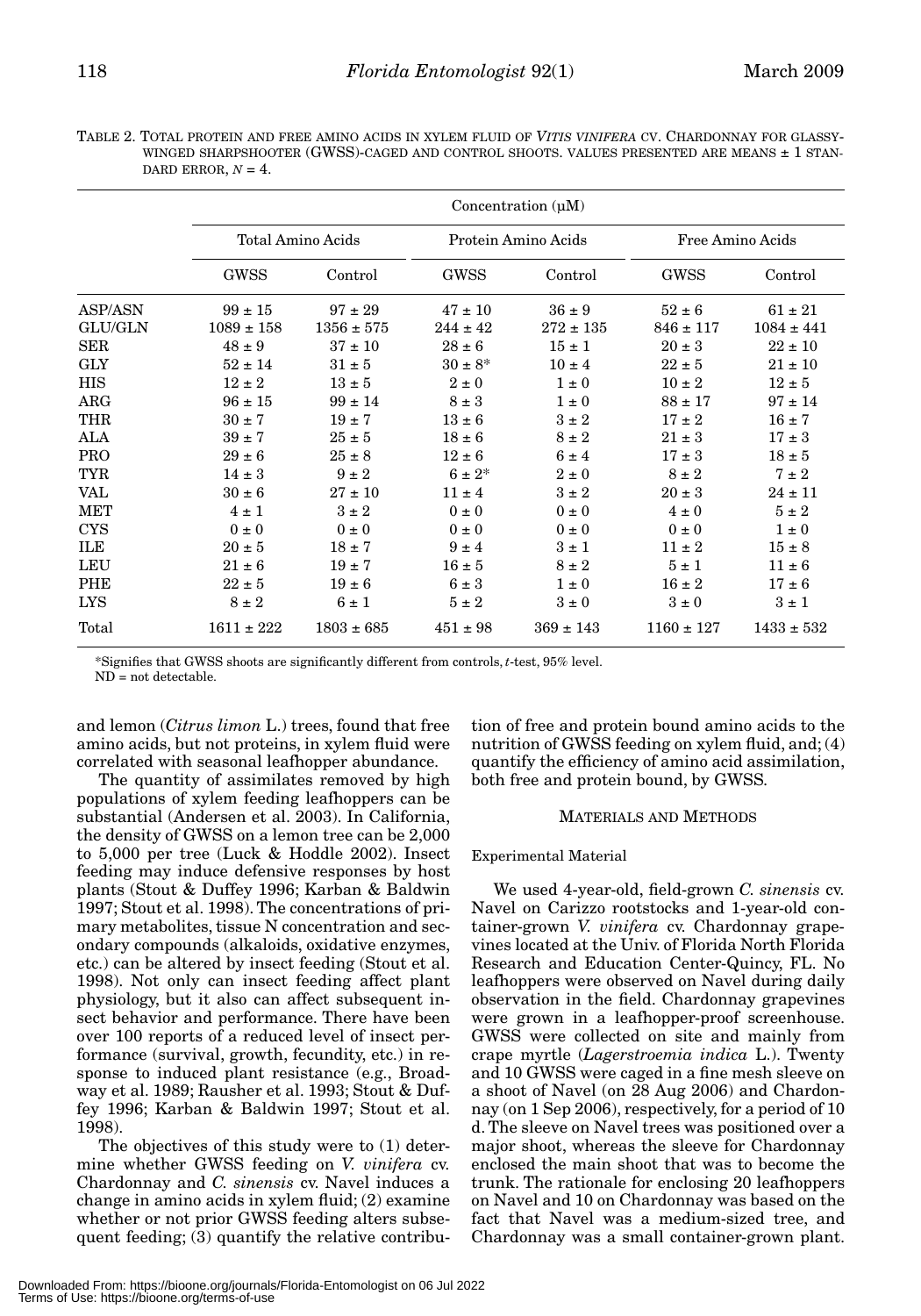TABLE 3. ASSIMILATION EFFICIENCIES (%) OF THE GLASSY-WINGED SHARPSHOOTER (GWSS) FEEDING ON XYLEM FLUID OF *CITRUS SINENSIS* CV. NAVEL GWSS-CAGED AND CONTROL SHOOTS. VALUES PRESENTED ARE MEANS ± 1 STANDARD ERROR,  $N = 4$ .

|                | Assimilation Efficiency $(\%)$ |                 |                     |                 |                   |                 |
|----------------|--------------------------------|-----------------|---------------------|-----------------|-------------------|-----------------|
|                | Total Amino Acids              |                 | Protein Amino Acids |                 | Free Amino Acids  |                 |
|                | GWSS                           | Control         | GWSS                | Control         | GWSS              | Control         |
| ASP/ASN        | $99.9 \pm 0.0$                 | $99.7 \pm 0.1$  | $99.5 \pm 0.2$      | $98.6 \pm 0.4$  | $100.0 \pm 0.0$   | $100.0 \pm 0.0$ |
| <b>GLU/GLN</b> | $98.8 \pm 0.3$                 | $96.8 \pm 0.9$  | $98.7 \pm 0.4*$     | $95.0 \pm 0.6$  | $98.9 \pm 0.8$    | $98.6 \pm 1.1$  |
| <b>SER</b>     | $98.6 \pm 0.5^*$               | $96.4 \pm 0.4$  | $95.8 \pm 0.9^*$    | $86.1 \pm 22.4$ | $99.7 \pm 0.2$    | $99.4 \pm 0.0$  |
| <b>GLY</b>     | $95.7 \pm 1.4^*$               | $88.7 \pm 1.2$  | $95.2 \pm 1.6^*$    | $84.6 \pm 1.9$  | $98.5 \pm 0.9$    | $98.0 \pm 0.7$  |
| HIS            | $97.3 \pm 0.9^*$               | $88.4 \pm 0.9$  | $97.4 \pm 1.5^*$    | $69.8 \pm 8.8$  | $98.9 \pm 1.1$    | $100.0 \pm 0.0$ |
| ARG            | $98.8 \pm 0.5$                 | $96.5 \pm 0.3$  | $96.2 \pm 0.8^*$    | $84.7 \pm 4.0$  | $99.9 \pm 0.0$    | $99.2 \pm 0.6$  |
| THR            | $98.8 \pm 0.4^*$               | $92.0 \pm 1.0$  | $98.8 \pm 1.1^*$    | $82.8 \pm 2.8$  | $98.9 \pm 1.1$    | $99.4 \pm 0.6$  |
| ALA            | $96.6 \pm 0.5$                 | $89.5 \pm 1.2$  | $95.3 \pm 0.7^*$    | $85.1 \pm 2.4$  | $99.7 \pm 0.3^*$  | $96.3 \pm 0.5$  |
| <b>PRO</b>     | $99.7 \pm 0.1$                 | $99.5 \pm 0.1$  | $97.4 \pm 0.7$      | $95.1 \pm 2.7$  | $100.0 \pm 0.0$   | $100.0 \pm 0.0$ |
| <b>TYR</b>     | $100.0 \pm 0.0$                | $100.0 \pm 0.0$ | $100.0 \pm 1.3$     | $98.1 \pm 9.9$  | $98.4 \pm 1.6$    | $93.1 \pm 2.7$  |
| <b>VAL</b>     | $96.9 \pm 0.4^*$               | $92.1 \pm 1.3$  | $96.5 \pm 0.8$      | $87.4 \pm 3.1$  | $98.3 \pm 1.0$    | $96.6 \pm 1.7$  |
| <b>MET</b>     | $76.1 \pm 16.1$                | $70.0 \pm 7.6$  | ND                  | $88.9 \pm 67.6$ | $100.0 \pm 0.0$   | $71.4 \pm 24.0$ |
| <b>CYS</b>     | $100.0 \pm 0.0$                | ND              | ND                  | ND              | $100.0 \pm 0.0$   | ND              |
| ILE            | $97.1 \pm 0.7^*$               | $89.6 \pm 1.2$  | $96.6 \pm 0.9^*$    | $91.0 \pm 2.4$  | $100.0 \pm 0.0^*$ | $83.4 \pm 4.3$  |
| LEU            | $96.4 \pm 0.4^*$               | $86.6 \pm 1.9$  | $96.4 \pm 0.4^*$    | $83.8 \pm 2.6$  | $96.8 \pm 1.9$    | $98.9 \pm 1.1$  |
| PHE            | $98.0 \pm 0.4^*$               | $91.9 \pm 1.3$  | $98.1 \pm 0.7^*$    | $89.7 \pm 2.2$  | $98.5 \pm 1.5$    | $98.1 \pm 1.9$  |
| <b>LYS</b>     | $98.2 \pm 0.5^*$               | $91.8 \pm 1.0$  | $97.4 \pm 0.4$      | $94.1 \pm 4.2$  | $100.0 \pm 0.0^*$ | $85.1 \pm 3.5$  |
| Total          | $99.0 \pm 0.2^*$               | $97.7 \pm 0.5$  | $97.5 \pm 0.6^*$    | $92.8 \pm 1.7$  | $99.8 \pm 0.1^*$  | $99.6 \pm 0.1$  |

\*Signifies that GWSS shoots are significantly different from controls, *t*-test, 95% level. ND = not detectable.

There were 4 plants (replications) and 4 plants were retained as control plants (a sleeve with no leafhoppers). For the last 3 d of the experiment, feeding assemblies (Andersen et al. 1992) were installed at the end of each shoot in a region that was formerly enclosed by the sleeve. In brief, the feeding assembly consisted of a 50-mL centrifuge tube with sponge rubber inserted on one end and a 3-mm hole drilled through the center of the other end to accommodate the shoot. A snap cap was glued to the bottom of the centrifuge tube at an angle, and insect excreta were collected daily in a removable collection tube that hung vertically. After feeding rate was quantified the shoot was excised and xylem fluid was extracted with a pressure chamber apparatus (Scholander et al. 1965). The tissue exterior to the vascular cambium was removed from the stem protruding from the chamber and a 0.25 MPa overpressure was used for a period of 60 seconds (Andersen et al. 1989, 1992; Berger et al. 1994).

# Chemical Analyses

Each sample of xylem fluid and of leafhopper excreta was divided for quantification of free and protein bound amino acids. One subsample was filtered through a 10,000-MW filter (Millipore Corp., Bedford, MA, USA) for analysis of free

amino acids. The other subsample was not filtered, and was retained for analysis of total amino acids (protein bound plus free). We analyzed amino acids at the Florida State University Analytical Laboratory. Samples were lyophilized and then hydrolyzed with constant boiling  $(110^{\circ}C)$  in 6 M hydrochloric acid under N<sub>2</sub> atmosphere. Samples were derivitized by adding 2:2:1 ethanol: triethanolamine (TEA): water. Next, 7:1:1:1 ethanol: TEA: water: phenylisothiocyanate were added and reactions proceeded for 20 min under  $N_2$  atmosphere. Samples were analyzed in 5 mM sodium phosphate buffer with 6% acetonitrile on a Waters HPLC gradient system with a Pico Tag column (Waters Division, Millipore Corp., Milliford, MA USA) (Heinrickson & Meredith 1984).

#### Calculations and Statistics

The concentration of total amino acids was obtained from hydrolyzed samples. Free amino acids were determined from filtered samples that were not hydrolyzed. Amino acids bound in protein form were calculated as the difference in concentration between hydrolyzed samples minus nonhydrolyzed samples. The concentrations of total, free, and protein amino acids in xylem fluid and in insect excreta were determined from in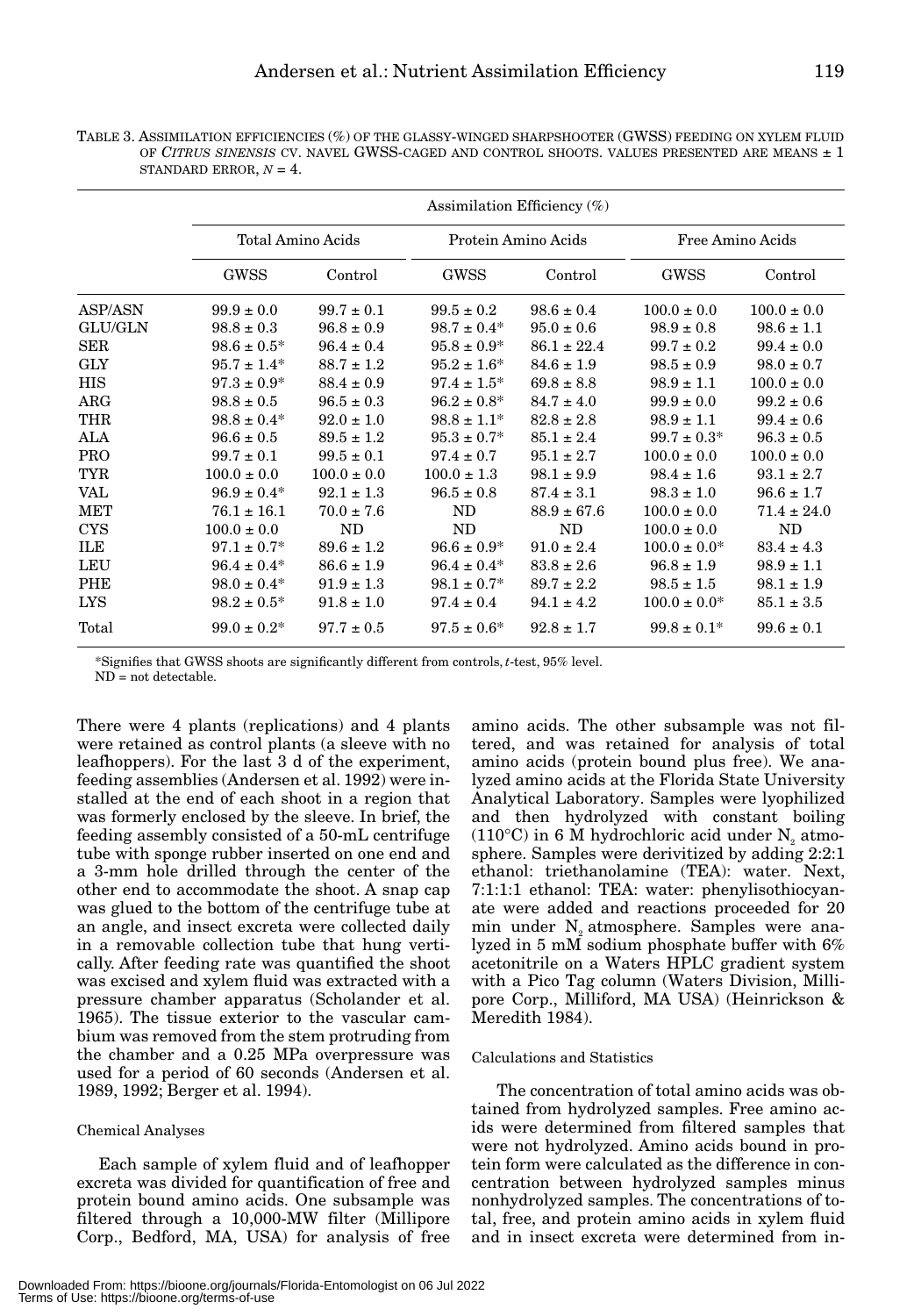TABLE 4. ASSIMILATION EFFICIENCIES (%) OF THE GLASSY-WINGED SHARPSHOOTER (GWSS) FEEDING ON XYLEM FLUID OF *VITIS VINIFERA* CV. CHARDONNAY GWSS-CAGED AND CONTROL SHOOTS. VALUES PRESENTED ARE MEANS  $± 1$  STANDARD ERROR,  $N = 4$ .

|                | Assimilation Efficiency $(\%)$ |                 |                     |                 |                   |                 |
|----------------|--------------------------------|-----------------|---------------------|-----------------|-------------------|-----------------|
|                | Total Amino Acids              |                 | Protein Amino Acids |                 | Free Amino Acids  |                 |
|                | GWSS                           | Control         | GWSS                | Control         | <b>GWSS</b>       | Control         |
| ASP/ASN        | $99.2 \pm 0.3^*$               | $95.7 \pm 0.9$  | $98.3 \pm 0.7^*$    | $89.1 \pm 3.2$  | $100.0 \pm 0.0$   | $99.7 \pm 0.3$  |
| <b>GLU/GLN</b> | $99.9 \pm 0.0^*$               | $99.2 \pm 0.2$  | $99.3 \pm 0.1^*$    | $96.2 \pm 0.9$  | $100.0 \pm 0.0$   | $99.9 \pm 0.1$  |
| SER            | $96.1 \pm 1.0$                 | $91.5 \pm 2.5$  | $94.4 \pm 1.8$      | $88.4 \pm 6.7$  | $98.1 \pm 1.9$    | $94.7 \pm 3.2$  |
| <b>GLY</b>     | $95.0 \pm 1.5^*$               | $85.2 \pm 3.0$  | $91.8 \pm 2.9$      | $48.3 \pm 24.1$ | $98.9 \pm 1.1$    | $95.0 \pm 2.9$  |
| <b>HIS</b>     | $97.2 \pm 2.8$                 | $90.0 \pm 2.9$  | $75.0 \pm 2.5$      | $33.3 \pm 33.3$ | $100.0 \pm 0.0$   | $98.4 \pm 1.6$  |
| ARG            | $99.0 \pm 0.4$                 | $98.5 \pm 0.6$  | $91.5 \pm 3.5$      | ND              | $100.0 \pm 0.0$   | $100.0 \pm 0.0$ |
| THR            | $97.9 \pm 1.3$                 | $87.4 \pm 5.5$  | $92.9 \pm 4.7$      | ND              | $100.0 \pm 0.0$   | $98.9 \pm 1.1$  |
| ALA            | $96.7 \pm 1.5$                 | $87.8 \pm 1.4$  | $92.6 \pm 3.7$      | $70.0 \pm 11.5$ | $100.0 \pm 0.0$   | $95.1 \pm 2.6$  |
| <b>PRO</b>     | $97.4 \pm 1.0$                 | $90.3 \pm 2.4$  | $89.3 \pm 5.7$      | $47.6 \pm 26.8$ | $100.0 \pm 0.0$   | $96.7 \pm 1.8$  |
| <b>TYR</b>     | $100.0 \pm 0.0$                | $100.0 \pm 0.0$ | $100.0 \pm 2.5$     | $100.0 \pm 0.0$ | $97.7 \pm 2.3$    | $100.0 \pm 0.0$ |
| VAL            | $97.6 \pm 0.9$                 | $91.2 \pm 3.6$  | $95.5 \pm 3.0$      | $94.4 \pm 5.5$  | $98.8 \pm 1.3$    | $91.4 \pm 4.3$  |
| <b>MET</b>     | $87.5 \pm 12.5$                | $61.1 \pm 3.1$  | $50.0 \pm 5.0$      | ND              | $100.0 \pm 0.0$   | $100.0 \pm 0.0$ |
| <b>CYS</b>     | ND                             | $100.0 \pm 0.0$ | ND                  | $100.0 \pm 0.0$ | ND                | $100.0 \pm 0.0$ |
| ILE            | $98.2 \pm 1.8$                 | $90.2 \pm 3.6$  | $95.0 \pm 5.0$      | $93.3 \pm 6.7$  | $100.0 \pm 0.0^*$ | $90.0 \pm 3.4$  |
| LEU            | $96.5 \pm 1.5$                 | $86.4 \pm 6.9$  | $95.2 \pm 2.1$      | $75.5 \pm 10.5$ | $100.0 \pm 0.0$   | $100.0 \pm 0.0$ |
| <b>PHE</b>     | $98.3 \pm 1.7$                 | $91.6 \pm 2.5$  | $87.5 \pm 12.5$     | <b>ND</b>       | $100.0 \pm 0.0$   | $100.0 \pm 0.0$ |
| <b>LYS</b>     | $90.5 \pm 3.8$                 | $75.8 \pm 5.5$  | $85.2 \pm 6.2$      | $100.0 \pm 0.0$ | $100.0 \pm 0.0^*$ | $52.8 \pm 12.0$ |
| Total          | $99.2 \pm 0.2^*$               | $97.4 \pm 0.6$  | $97.3 \pm 0.9^*$    | $89.9 \pm 2.8$  | $99.9 \pm 0.1^*$  | $99.3 \pm 0.00$ |

\*Signifies that GWSS shoots are significantly different from controls, *t*-test, 95% level.

ND = not detectable.

sect-caged shoots and control shoots. Assimilation efficiency (AE) of amino acids by GWSS was calculated as  $AE = (amino acid in xylem fluid-amino$ acid in insect excreta) / (amino acid in xylem fluid). Means  $\pm$  1 standard error  $(n = 4)$  were calculated. Amino acid data were also subjected to analysis of variance with SAS general linear models (SAS 1999). Significant differences between GWSS-caged and control shoots were determined by a *t*-test  $(P < 0.05)$ . AE data were statistically analyzed with an arcsin square root conversion because most of the AE values were 90 to 100% (SAS 1999).

# RESULTS AND DISCUSSION

Consumption rates were higher for GWSS feeding on Chardonnay (2.0 cm $^3\!/\rm{d}\pm0.7;$  mean  $\pm~1$ standard error) compared to Navel  $(0.4 \text{ cm}^3/\text{d} +$ 0.2; mean  $\pm$  1 standard error). Feeding rate of GWSS on GWSS-caged and control shoots was not significantly different. The amino acid profile of Navel xylem fluid is presented in Table 1. The concentrations of total (free plus protein) amino acids were 4.0 to 4.4 mM. Free amino acids represented 65 and 72% of total amino acids in xylem fluid from GWSS and control treatments, respectively. Aspartic acid/asparagine and proline predominated in the free amino acid pool, and consequently for total amino acids as well. These amino acids accounted for at least 75% of the total free amino acids, but only 33 to 46% of the amino acids in protein form. Thus, the profile of amino acids bound in protein form was far more "balanced" (Taylor & Medici 1966; Brodbeck & Strong 1987) than the profile of free amino acids. In the free amino acid pool, the concentrations of aspartic acid/asparagine and glutamic acid/glutamine were reduced by 36 and 48%, respectively, as a result of GWSS feeding; however, these differences were not significant at the 95% level. By contrast, GWSS feeding induced a significant increase in the concentrations of many amino acids in protein form (serine, arginine, alanine, methionine, isoleucine, leucine, and lysine). The reason for the increase in protein is not clear. Buhtz et al. (2004) reported that the most abundant proteins (peroxidases, chitinases, and serine proteases) are present in the xylem of many plant species and they function to maintain cell wall metabolism, lignification, and insect-host, and pathogen-host responses. Thus, it appeared possible that GWSS feeding induced an increase in proteins that function in plant defense.

The concentration of glutamic acid/glutamine in the xylem fluid of Chardonnay accounted for 75% of the total free amino acids and between 68 and 76% of the total amino acids (Table 2). Free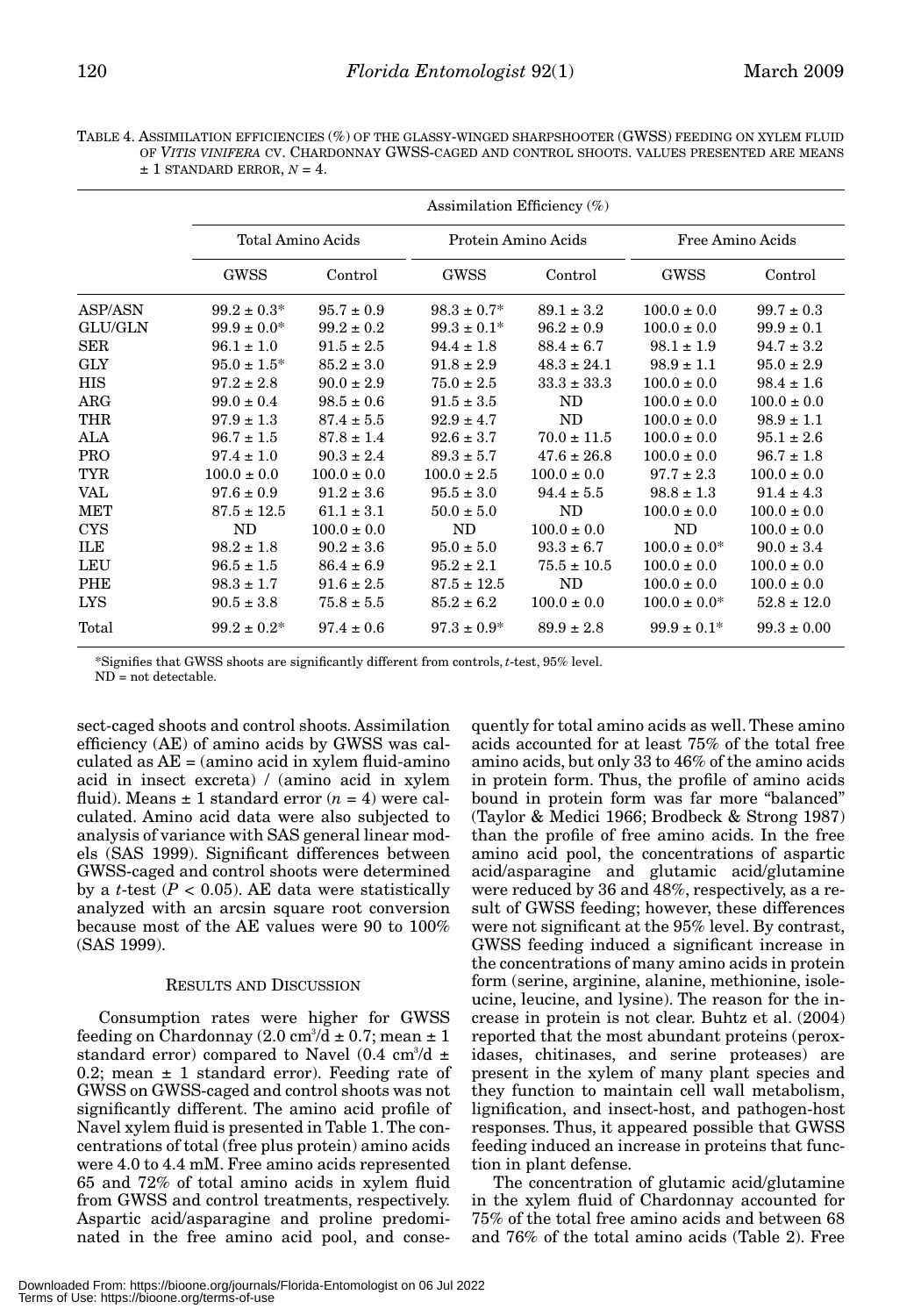amino acids comprised between 72 and 79% of the total amino acids. There was a trend for free amino acids to be reduced in concentration in xylem fluid of GWSS-caged shoots, but significant differences did not occur. By contrast, the concentration of many amino acids in protein form (serine, glycine, histidine, arginine, threonine, alanine, proline, tyrosine, valine, isoleucine, leucine, and phenylalanine) were increased about 2 fold or higher in xylem of GWSS-caged shoots, although differences were significant for only glycine and tyrosine.

The assimilation efficiencies (AE) of GWSS feeding on free, protein, and total amino acids in Navel xylem fluid are presented in Table 3. The AE of free, protein bound, and total amino acids were higher for GWSS-caged shoots than control shoots. Free amino acids were assimilated with at least 99.6% efficiency, which agrees with the literature (Andersen et al. 1989; Brodbeck et al. 1993). Many free amino acids were assimilated with 100% efficiency. The AE of alanine, isoleucine, and lysine in free amino acid form were higher for insects feeding on GWSS-caged shoots than control shoots. The AE of total amino acids in protein form was 97.5 and 92.8% for GWSS-caged and control shoots, respectively. This is the first work to show that proteins are assimilated by GWSS with high efficiency, but not as high as free amino acids. The feeding of GWSS on GWSS-caged shoots was associated with a significantly higher AE of many bound protein amino acids (glutamic acid/glutamine, serine, glycine, histidine, arginine, threonine, alanine, valine, isoleucine, leucine, and phenylalanine) and total amino acids (serine, glycine, histidine, threonine, valine, isoleucine, leucine, phenylalanine, and lysine) compared to control shoots. These data are not consistent with the hypothesis that GWSS feeding induces an increase in xylem proteins that are inhibitory to GWSS metabolism.

For Chardonnay the AE of total free, protein, and total (free plus protein) amino acids was significantly higher on GWSS-caged shoots than for the control (Table 4). Total free amino acids were assimilated with greater than 99% efficiency. The AE of total protein amino acids was approximately 97 and 90% for GWSS-caged and control shoots, respectively. GWSS assimilated total amino acids with 99 and 97% efficiency for GWSScaged and control shoots, respectively. For free amino acids, the AE for isoleucine and lysine were higher for GWSS-caged shoots. The AE for leafhoppers feeding on GWSS-caged shoots was higher for aspartic acid/asparagine and glutamic acid/glutamine in protein form and total protein amino acids than for control shoots.

There is a wealth of literature showing that insect herbivory induces the synthesis and/or release of chemical defenses (Broadway et al. 1989; Stout & Duffey 1996; Karban & Baldwin 1997; Stout et al. 1998). However, there are few secondary compounds in xylem fluid (Raven 1983), and to the best of our knowledge an antifeedant in xylem fluid has not been reported. Feeding by GWSS on xylem fluid of Navel and Chardonnay induced a 20% decrease in free amino acids, yet there was an increase in many essential amino acids in protein form. Despite this plant response to herbivory, there in no evidence that GWSS feeding is deleterious to their subsequent feeding. In Florida, GWSS often aggregate, and the presence of GWSS on a sticky card or GWSS cadavers placed on a shoot often attracts more GWSS than the controls without GWSS (R. F. Mizell, III, personal observation). In California, the number of GWSS on orange and lemon trees can exceed 4,000 per tree (Luck & Hoddle 2002). Perhaps the induction of protein bound amino acids by GWSS feeding, and the increased efficiency in assimilating these amino acids, can provide a nutritional basis for GWSS aggregation on a plant.

#### SUMMARY

The majority of amino acids in xylem fluid of Navel and Chardonnay are present in monomeric form. The profile of free amino acids is very "unbalanced" with 1 or 2 amino acids accounting for the great majority of the total amino acids. Proteins also occur in xylem, and the amino acid profiles of proteins were far more balanced than the free amino acid pool. GWSS feeding on xylem fluid of Navel induced a significant increase in amino acids in bound in protein form, and for both Navel and Chardonnay there was an increased efficiency in assimilating amino acids when GWSS fed on GWSS-caged shoots compared to control shoots. The induction of proteins and the consequent increase in AE by GWSS may, at least partially, explain a nutritional basis for GWSS aggregation.

#### ACKNOWLEDGMENTS

We thank D. Fiore and the Analytical Laboratory at Florida State University for assistance in chemical analysis. We thank J. H. Aldrich and J. Herbet for their helpful reviews. The authors gratefully acknowledge the financial support of the California Department of Food and Agriculture and the University of California-Davis.

#### REFERENCES CITED

- ANDERSEN, P. C., AND BRODBECK, B. V. 1989. Diurnal and temporal changes in the chemical profile of xylem exudates from *Vitis rotundifolia*. Physiol. Plant. 93: 63-70.
- ANDERSEN, P. C., BRODBECK, B. V., AND MIZELL, III, R. F. 1989. Metabolism of amino acids, organic acids and sugars extracted from the xylem fluid of four host plants by *Homalodisca coagulata*. Entomologia Exp. Appl. 50: 149-159.
- ANDERSEN, P. C., BRODBECK, B. V., AND MIZELL, III, R. F. 1992. Feeding by the leafhopper *Homalodisca co-*